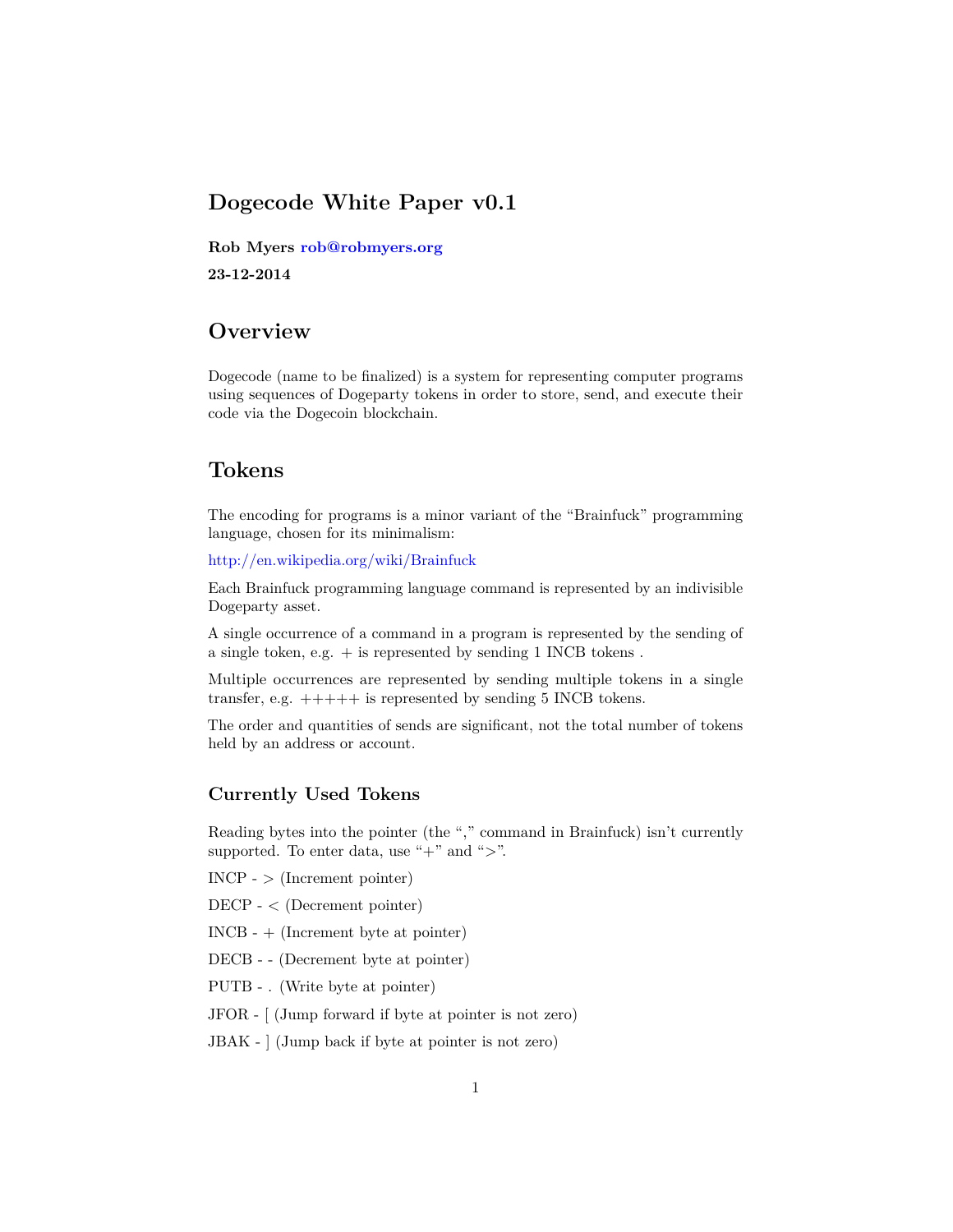### **Reserved Tokens**

These tokens are reserved to support future functionality.

GETB - , (Read byte into pointer)

IDAT - (Identify data to be read by READ. See Input/Output below.)

RUNC - (This section of the code is complete, run it.)

BADC - (This section of the code has a problem, do not run.)

# **Encoding Of Programs**

Programs are represented as a sequence of quantities of Dogecode tokens sent from a single address. Order, quantity and sending address are all significant to the system.

Ideally, programs would be represented as multiple sends in a single transaction. Until this is implemented, programs must be sent as an uninterrupted sequence of Dogecode tokens from a single address (no other tokens from the same address may interrupt the send).

### **Single Program Addresses**

Single program addresses represent programs as a newly created Dogeparty address holding only the tokens sent to it in sequence that represent that single program's code.

No additional programs may be stored using that address.

If transferring the tokens fails or the program is found to be incorrect before it runs, a new address must be created and the correct sequence of tokens sent to it.

### **Program Queue Addresses (Not Yet Implemented)**

Programs queued on an address for exection consist of a sequence of quantities of Dogecode tokens sent from a single address.

Since programs cannot be sent as multiple tokens in a single transaction two addresses may send programs at (approximately) the same time, leading to program token sends from two or more addresses becoming interleaved. This requires sorting token sends by address as well as by time when fetching programs to run.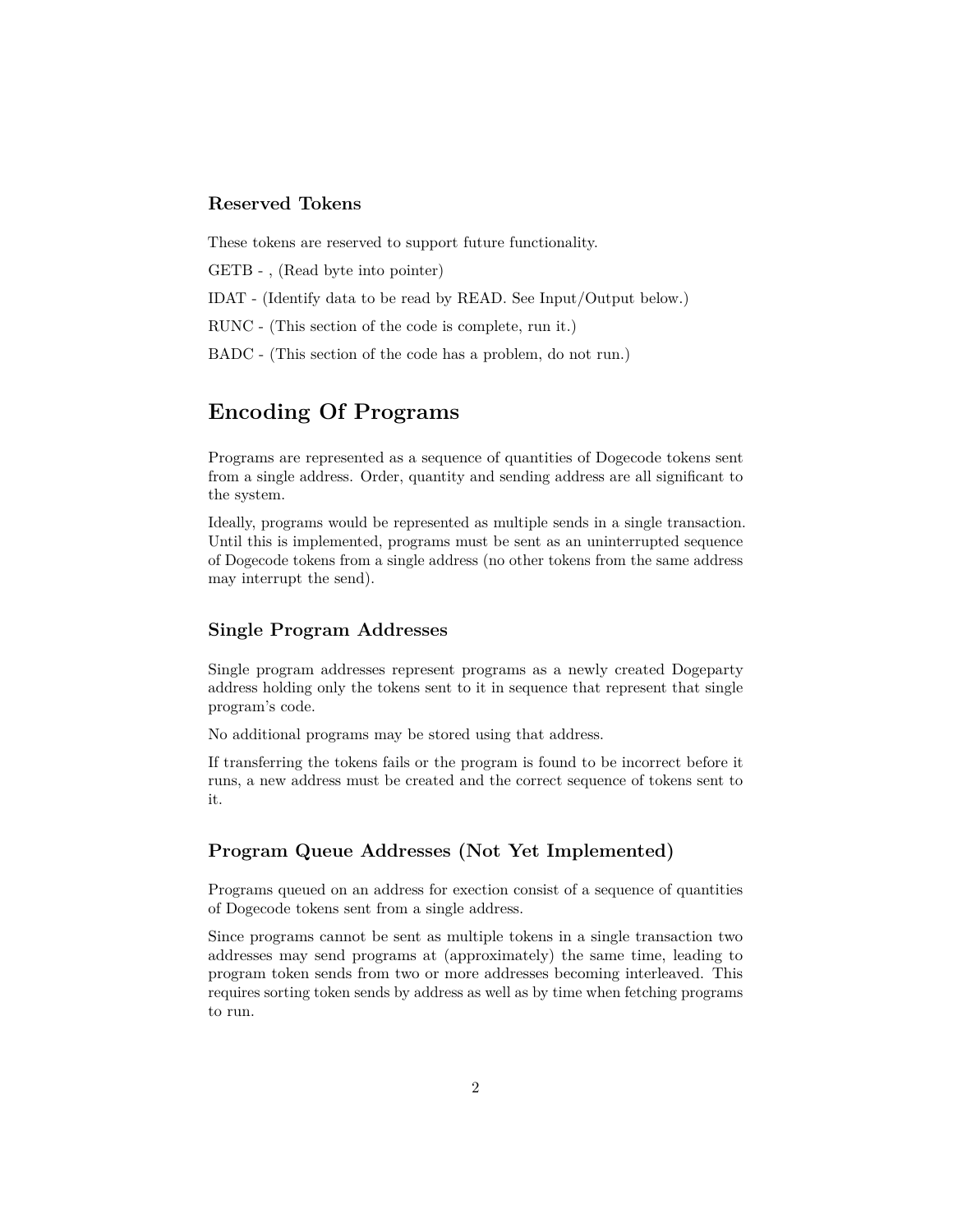# **Input/Output**

## **Input Via +/>**

Data can be entered into memory using the  $+$  and  $>$  commands. This is currently the only supported method for entering data into a program.

### **Input Via IDAT Token (Not Yet Implemented)**

Details forthcoming.

#### **Output For Single Program Addresses**

Output is determined by running the program locally.

## **Output For Program Queue Address Runner (Not Yet Implemented)**

Output is provided via broadcast messages on the Program Queue Address (details forthcoming).

## **Running Programs**

#### **Single Program Addresses**

To execute the program, the system fetches all sends to the address in order and converts their token amounts to runs of Brainfuck commands. It then passes the resulting string to a Brainfuck interpreter. This will provide the final state and output of the program.

#### **Program Queue Address (Not Yet Implemented)**

Programs can be sent to an address that you control in order to be run in a queue.

Transactions from other addresses are ignored.

Used tokens can be returned to the sending address or, if the queue address is also the sending address, kept for re-use.

The runner polls the send table for new sends to the queue address. Sequences of tokens sent from a single address constitute programs to be executed. Programs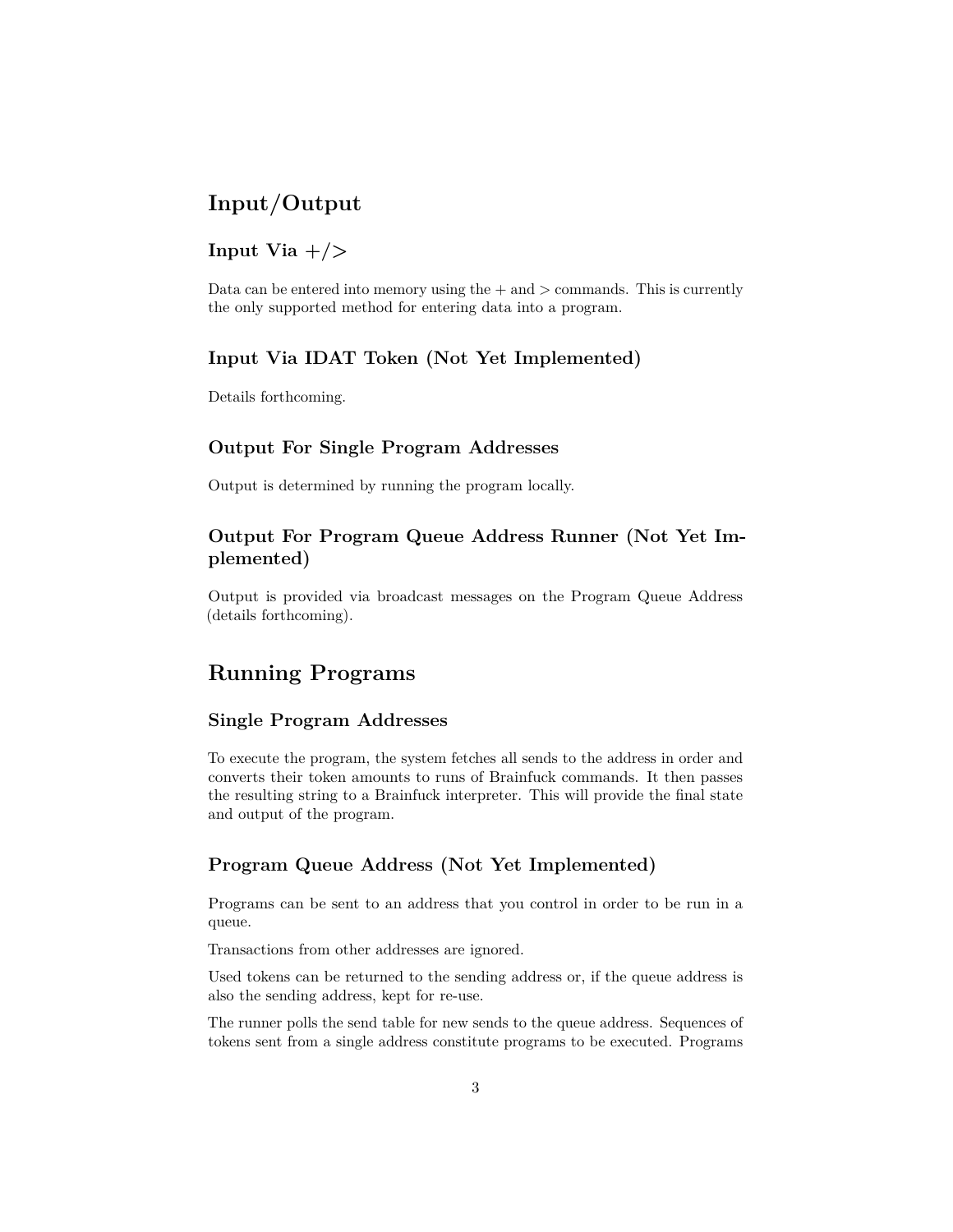are terminated with a RUNN token to trigger their execution, or an ERRR token if they should not be executed because (e.g.) a bug was found or the upload was corrupted.

The output of the program can either be recorded locally or output via broadcast messages from the runner address (details forthcoming).

To prevent programs that do not complete in a reasonable amount of time from disrupting the operation of the queue, programs should be run on a thread with a short timeout (details forthcoming).

## **Program Queue Address As A Service (Not Yet Implemented)**

For Dogecode as a service, a program queue address that you control can execute Dogecode programs sent from addresses that others control in return for payment.

Tokens sent to the runner address are not returned, they constitute part of the payment for the service. Additional payment is sent as a Dogecoin transaction following the program tokens.

This system does not use RUNN/ERRR tokens to control execution. Receiving the Dogecoin payment acts as the command to execute the program. Should the payment not be sent within two minutes the program is not run and the tokens are forfeit - unsuccessful or erronious program uploads can have their execution cancelled by not sending payment. Should the incorrect amount of payment be sent, it can be corrected by sending a supplementary payment before any further Dogecode tokens are sent. If a supplement is not sent within two minutes, the tokens and incorrect payment are forfeited to the runner account.

The output of the program is output via broadcast messages from the runner address (details forthcoming).

To prevent programs that do not complete in a reasonable amount of time from disrupting the operation of the queue, programs should be run on a thread with a short timeout. The length of the timeout can be extended by the sender incorporating an additional supplement into the Dogecoin fee that triggers execution (details forthcoming).

Dogecoin prices for running are announced by the runner account on its broadcast message feed (details forthcoming).

## **Token Transfer Speed**

Dogecode programs must be sent as ordered sequences of individual Dogeparty asset "send" commands. To ensure that the token sends are incorporated into the blockchain in order, each send is performed only after the previous one is